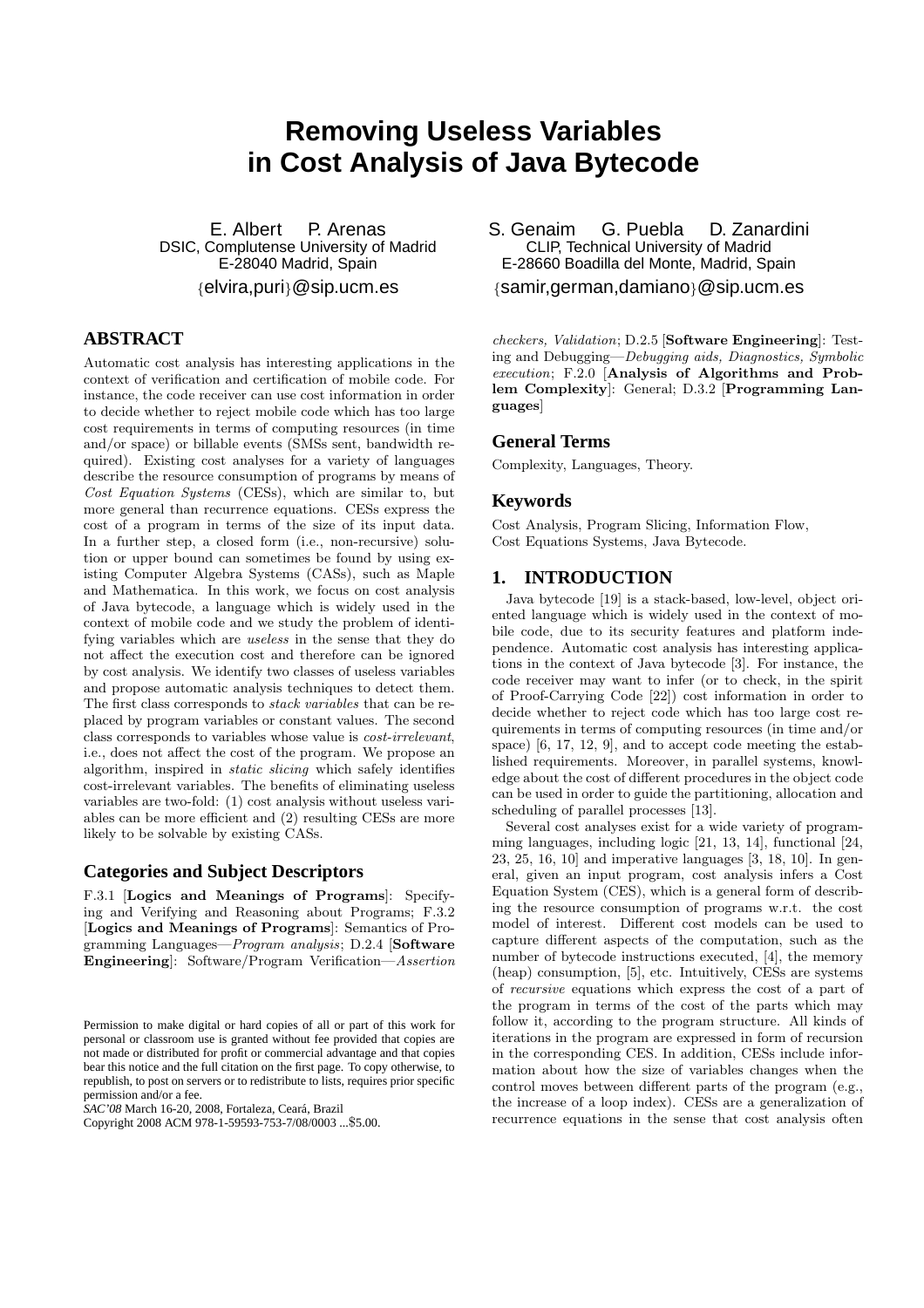infers results which are CESs but do not satisfy the syntactic requirements imposed by recurrence equations. CESs can sometimes be solved by inferring a closed form solution (or an upper bound of it), i.e., an expression without recurrences, by using Computer Algebra Systems (CASs) such as Mathematica and Maple.

Ideally, we are interested in obtaining CESs where only the program variables and arguments which affect the cost appear as arguments in the equations. The remaining ones can be ignored as far as cost analysis is concerned. The focus of this paper is on defining automatic techniques which can identify and remove from CESs generated by cost analysis of Java bytecode [3], variables which do not affect the cost, and are therefore useless. Importantly, removing useless arguments from CESs is crucial for the practical uptake of cost analysis for, at least, the following two reasons: (i) static (cost) analysis can be more efficient if we reduce the number of variables; and (ii) CESs become simpler, and more likely solvable with standard CASs. Essentially, we classify useless variables into two categories:

- 1. Redundant stack variables. A stack variable represents an operand stack location at a given program point. Stack variables are a component of our rule-based representation of programs (Sec. 3, Step II). They are created from the original program by means of a transformation step which eliminates the stack and uses additional variables instead. It is often the case that a stack variable is created by loading a program variable (or constant) on the stack, and it is immediately eliminated after storing the result of some computation (as in the typical load, load, add, store sequence). In this case, in the rule-based representation, it is safe to replace stack variables by the local variables or constants whose value was loaded on the corresponding stack location in the program. This can be done by first applying a single static assignment transformation to the corresponding sequence of bytecode instructions, to avoid name clashes, and then unifying (i.e., making identical) the local variable or constants with the corresponding stack variable. E.g., in  $\mathsf{iload}(v, s_i)$  we unify  $s_i$  with v, and in iconst(1,  $s_i$ ) we unify  $s_i$  with 1.
- 2. Cost-Irrelevant program variables. The program variables which may have an impact on the cost of a program are those that may affect directly or indirectly the conditional statements (i.e., they can affect the control flow of the program), and those that may affect the values which are used as input to operations which do not have a constant cost. Calls to methods are a typical example of non-constant operations w.r.t. cost. Also bytecode instructions can be non-constant, as in the case of array manipulation (see Sec. 5). We refer to both kinds of variables as cost-relevant. The rest of variables are called cost-irrelevant, and can be safely removed. For instance, typically, accumulating variables which merely keep the temporary value of some result do not affect the control flow, and, if they are not used in operations with a non-constant cost, they are cost-irrelevant. We formalize the problem of computing a safe approximation of the set of cost-relevant arguments as a backward slicing [27] problem, where variables in reachable conditional statements and operations with non-constant cost are the information we

want to preserve, i.e., they are used to build the *slicing* criterion.

While redundant stack variables only occur in stack-based programming languages (such as Java bytecode), their removal is beneficial in principle for any static analysis, not only cost analysis. Also, though cost-irrelevant variable elimination is particular to cost analysis (and also termination) it is of interest for cost analysis of any language, not only Java bytecode. Therefore, we claim that our contributions are both useful for other analyses (category 1) and applicable to other programming languages and paradigms (category 2).

### **2. JAVA BYTECODE**

A (sequential) Java bytecode (JBC) program consists of a set of class files, one for each class. A class file contains information about its name, the class it extends, and the fields and methods it defines. Each method has a unique signature  $m$  from which we can obtain the class where the method is defined, the name of the method, and its type. The bytecode associated to  $m$  is a sequence of bytecode instructions  $\langle pc_1:b_1,\ldots,pc_n:b_n\rangle$ , where each  $b_i$  is a bytecode *instruction* and  $pc<sub>i</sub>$  is its address. In addition, the method's local variables are denoted by  $\langle l_0, \ldots, l_{n-1} \rangle$ , where  $l_0$  corresponds to the this reference (unlike Java, in Java bytecode, the this reference is explicit), and  $l_1, \ldots, l_k$  with  $k \leq n$  are the formal parameters of the method. Similarly, each field f has a unique signature from which we can obtain its name and the name of the class the field belongs to. The bytecode instructions we consider include:

```
bcInst ::= istore v | astore v | iload v | aload v | iconst n
      \mathsf{i}add | isub | iinc v \, n \mid \mathsf{imul} \mid \mathsf{idiv}if cond pc | goto pc | ireturn
      new c | invokevirtual c.m | invokespecial c.mgetfield c.f | putfield c.f
```
where  $c$  is a class, cond is a comparison condition on numbers (ne, le, icmpgt, etc.) or references (null, nonnull),  $v$  is a local variable,  $n$  is an integer and  $pc$  is an instruction address. The instructions in the first row move information from and to the stack. The second row includes arithmetic instructions. The third row contains conditional and unconditional jumps and the return from a method call. The fourth and fifth rows contain object-oriented instructions. All instructions in the first two rows are executed sequentially, i.e., one after the other (non-branching). The ones in the last three rows, except for new  $c$ , are non-sequential (or branching): execution may continue with an instruction which is not the next one.

### **3. COST ANALYSIS OF JAVA BYTECODE BY EXAMPLE**

We briefly illustrate the cost analysis we refer to [3] by using the example depicted in Fig. 1. The Java program (on the top, provided just for clarity since the analysis is directly performed on the Java bytecode program) and its corresponding Java bytecode (on the bottom) define a method sum that, given the integer values n and  $m$ , computes the sum

$$
res = \sum_{i=1}^{m} \sum_{j=i}^{n} i * j
$$

Computing a closed form function which is an exact solution or an upper bound of the cost of sum (e.g., we may choose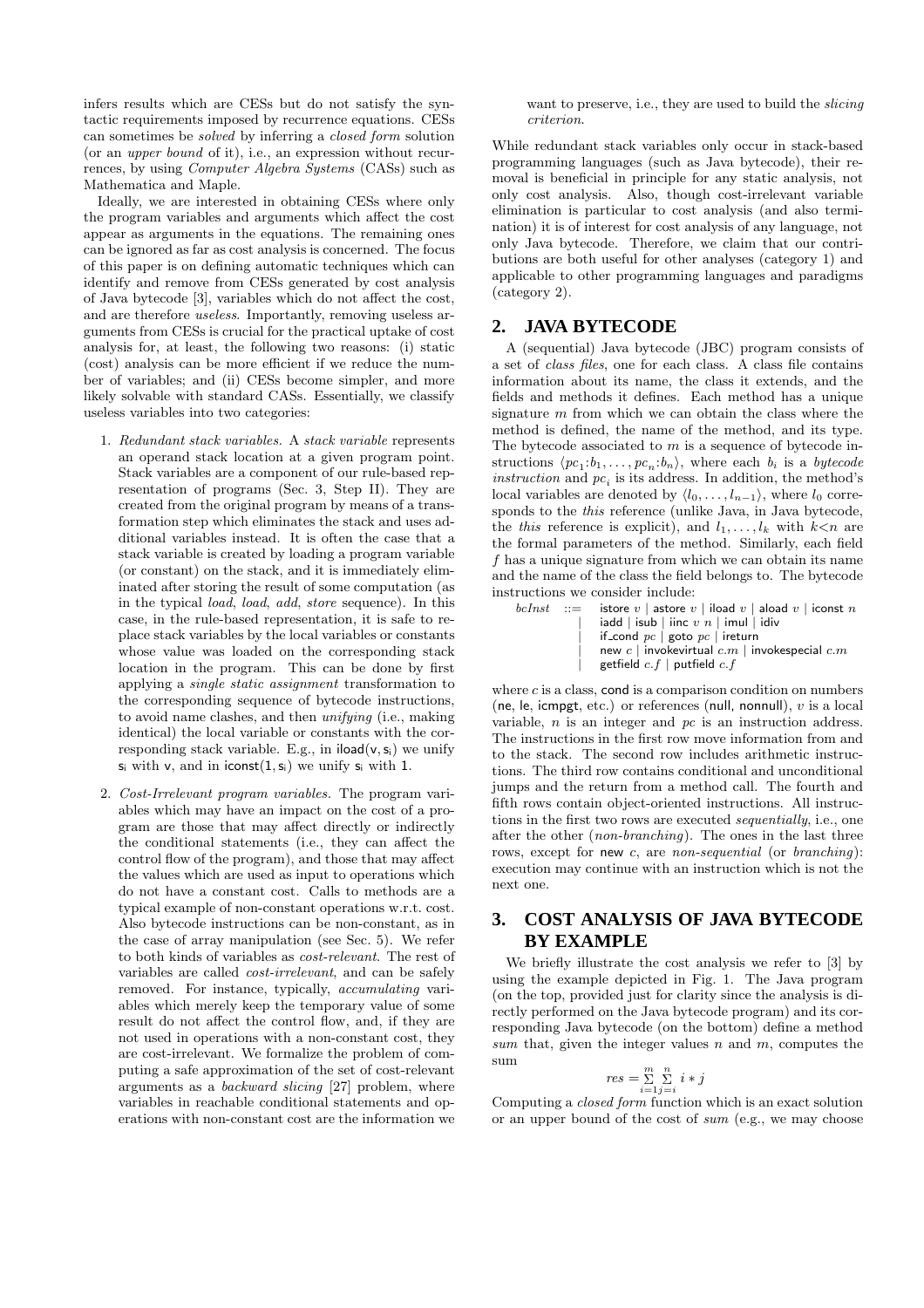| class $Sum \{$<br>static int sum(int m, int n) $\{$<br>int res=0;<br>for (int i=1; i<=m; i++)<br>for (int j=i; j<=n; j++)<br>$res += i*j;$<br>return res; |                  |  |      |                     |  |  |
|-----------------------------------------------------------------------------------------------------------------------------------------------------------|------------------|--|------|---------------------|--|--|
| $\mathbf{r}$                                                                                                                                              |                  |  |      |                     |  |  |
| ł                                                                                                                                                         |                  |  |      |                     |  |  |
|                                                                                                                                                           | $0:$ iconst $0$  |  | 18:  | iload 2             |  |  |
|                                                                                                                                                           | 1: istore_2      |  | 19:  | iload_3             |  |  |
|                                                                                                                                                           | 2: iconst_1      |  | 20:  | iload 4             |  |  |
|                                                                                                                                                           | 3: istore_3      |  | 22:  | imul                |  |  |
|                                                                                                                                                           | $4:$ iload_ $3$  |  | 23:  | iadd                |  |  |
|                                                                                                                                                           | $5:$ iload_0     |  | 24 : | istore <sub>2</sub> |  |  |
|                                                                                                                                                           | 6: if_icmpgt 37  |  | 25 : | iinc 4, 1           |  |  |
|                                                                                                                                                           | $9:$ iload 3     |  | 28:  | goto 12             |  |  |
|                                                                                                                                                           | $10:$ istore 4   |  | 31:  | iinc 3, 1           |  |  |
|                                                                                                                                                           | $12:$ iload $4$  |  | 34:  | goto 4              |  |  |
|                                                                                                                                                           | 14: iload_1      |  | 37:  | iload_2             |  |  |
|                                                                                                                                                           | 15: if_icmpgt 31 |  | 38:  | ireturn             |  |  |
|                                                                                                                                                           |                  |  |      |                     |  |  |

Figure 1: A Java Program and its corresponding Java bytecode



Figure 2: CFGs for the Java bytecode program in Fig. 1

a cost model where the cost is the number of bytecode instructions which may be executed) in terms of its input arguments consists of several steps which are explained below: (1) recovering the structure of the program by means of a set of Control Flow Graphs (CFGs); (2) transforming the CFGs into a rule-based representation; (3) inferring size relations between the program variables and generating a CES from which we can obtain a closed form solution or upper bound using standard CASs.

### **Step I: Control Flow Graph**

In the first step, each sequence of Java bytecode instructions (which corresponds to a method) is transformed into a corresponding set of CFGs by using techniques from compiler theory [1, 2]. This is done by splitting the instruction sequence into maximal sub-sequences of *non-branching* instructions, which form the basic blocks (nodes) of the initial graph. The basic blocks are connected by guarded edges which describe the possible transitions. Guards and edges are introduced by considering the last bytecode instruction



#### Figure 3: The Intermediate Representation for the CFGs of Fig. 2

of each block, and represent the condition (guard) for the control going from one block to another one. Finally, a loop extraction transformation is applied on the initial CFG in order to separate those sub-graphs corresponding to loops. This transformation has been well studied in the area of program decompilation [7]. It is crucial when the program contains nested loops, since it allows analyses which are compositional, in the sense that they can reason on just one loop at a time.

The CFGs of the sum method are depicted in Fig. 2. In block 0, the variables  $i$  and res are initialized (first four instructions), and the control is transferred to the middle CFG (using the instruction call loop), which corresponds to the outer-loop. Upon return from that loop, the method returns the value res (last two instructions). In block 1 (the entry of the outer-loop), the values of i and m are compared. If  $i\leq m$ then the control is transferred to block 2 which corresponds to the loop's body, otherwise the control is transferred to a block which indicates that the loop has terminated (and control goes back to the caller). Note that the corresponding edges are annotated by conditions (guards) corresponding to  $i \leq m$  and  $i > m$ . Block 2 corresponds to the body of the outer-loop: it initializes  $j$ , transfers the control to block 3 which corresponds to the inner-loop, and upon return it increases i by one. The inner-loop is defined similarly by the CFG on the right.

### **Step II: Rule-Based Representation**

In the second step, CFGs are represented procedurally by means of rule-based programs. A rule-based program defines a set of procedures, each of them defined by one or more rules. We use  $\bar{x}$  to denote a sequence of variables  $\langle x_1, \ldots, x_n \rangle$ . Each rule takes the form  $head(\bar{x}, \bar{y}) := [quard],$  $instr, [cont]$  where (1) head is a unique identifier for the procedure the rule belongs to; (2)  $\bar{x}$  and  $\bar{y}$  respectively indicate the sequences of input and output arguments; (3) guard takes the form guard $(\phi)$ , where  $\phi$  is a Boolean condition on the variables in  $\bar{x}$ ; (4) *instr* is a sequence of bytecode instructions (where all input and output arguments to the instructions, including the local variables and stack elements they work on, are made explicit) and calls to other rules; and (5) cont indicates a call to another procedure which represents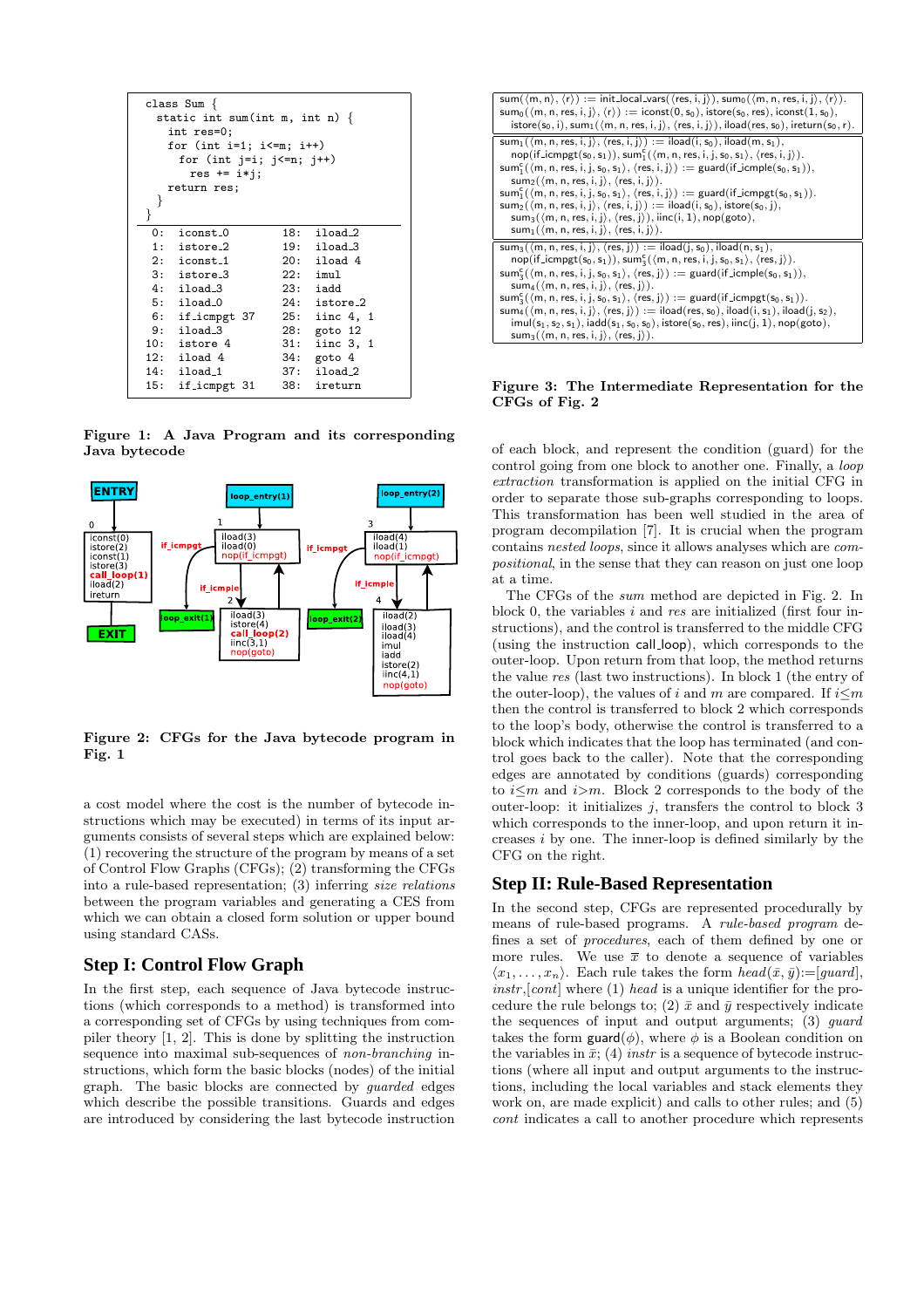the continuation of this procedure, if it exists. We use  $\lfloor \cdot \rfloor$  to denote that an element is optional.

The most relevant issue in our study is related to the variables which become the arguments of the rules. Regarding the input arguments,  $\bar{x}$  should include the local variables for the method, and the stack elements at the beginning of the block. As for the output arguments,  $\bar{y}$  usually contains only the return value of the method, denoted by r. Moreover, in the case of rules which correspond to loops, output arguments also include the variables which are modified during the execution of the loop.

The rule-based program(s) depicted in Fig. 3 correspond respectively to the CFGs in Fig. 2. The rule sum corresponds to the method entry. It takes the input local variables  $m$  and  $n$ , and returns the output variable  $r$ . It first calls init local vars $(\langle res, i, j \rangle)$  which initializes the local variables to the default value of their type as stipulated by Java, and then calls the rule  $sum_0$  (corresponding to block 0). The rule  $sum_0$  takes all local variables (including the formal parameters) as input and returns  $r$  as output. The instructions iconst $(0, s_0)$  and istore( $s_0$ , res) initialize res to zero (note that  $s_0$  corresponds to a stack position which is explicit in the rule-based representation). Similarly, iconst $(1, s_0)$  and  $istore(s<sub>0</sub>, i)$  initialize *i* to one. Afterwards, the outer-loop is called using  $sum_1(\langle m, n, res, i, j \rangle, \langle res, i, j \rangle)$ , and, upon return, the last two instructions iload(res,  $s_0$ ) and ireturn( $s_0$ , r) bind the output  $r$  to the return value of sum. Note that, when calling the outer-loop  $sum_1$ , the list of output arguments only includes those that might be modified during the execution of  $sum_1$ . The rule  $sum_1$  (which corresponds to block 1) is the entry rule to the outer-loop. The fact that block 1 has two successors (block 2 and the loop-exit block) is expressed by a call to a continuation rule  $sum_1^c$  (at the end of  $sum_1$ ), which in turn is defined by two rules. The first one accounts for to the case where  $i \leq m$  (guard(if icmple(s<sub>0</sub>, s<sub>1</sub>))), which continues to  $sum_2$ . The second one accounts for  $i>m$ (guard(if icmpgt( $s_0, s_1$ ))), which terminates the loop.

Instructions labeled with nop are not considered when computing the size relations in the following step, since they have been replaced either by guards or by calls to some other rule. For instance, nop(if-icmpgt) in  $sum_1$  is replaced by the corresponding guards in  $sum_1^c$ . Similarly, nop(goto) in  $sum_2$ is replaced by the call to  $sum_1$ .

### **Step III: Generating a Cost Equations System**

In the last step, size relations analysis is applied to the rulebased program and a CES, which defines the cost of each rule as a function of its input arguments, is generated. The aim of the size analysis is to infer (linear) relations between the values (or sizes of data structures) of the different variables at different program points. For example, it infers that the value of i when calling  $sum_1$  (in the rule  $sum_2$ ) is greater than the input value of  $i$  by one. Using these size relations, for each rule in the corresponding rule-based program we generate an equation of the form

$$
p(\bar{x}) = c + \sum_{i=1}^{k} p_i(\bar{x}_i), \varphi
$$

which defines the cost of the rule  $p$  in terms of its input arguments  $\bar{x}$  to be: (1) c is the direct cost of the bytecode instructions which appear in the rule; plus (2) the cost of all calls to other rules, namely  $p_1(\bar{x}_1) \ldots, p_k(\bar{x}_k)$ . The linear constraints  $\varphi$  (which are inferred by the size analysis) describe the size relations between the variables  $\bar{x} \cup \bar{x}_1 \cdots \cup \bar{x}_k$ .



Figure 4: CES for the rule-based program of Fig. 3

We refer to the set of all generated equations as CES.

Assuming that we are interested in knowing the number of bytecode instructions executed, from the rule-based program in Fig. 3 we obtain the CES depicted in Fig. 4. Equation 1 corresponds to the entry cost equation and its size relations reflect the initialization of the local variables (init local vars in the recursive representation). Let us consider now, for example, the equations 3-6 which correspond to the outer-loop. Equation 3 defines the cost of  $sum_1(m, n,$ res, i, j) to be the number of its bytecode instructions, namely 3, plus the cost of executing  $\textsf{sum}_1^c(m, n, \textsf{res}, i, j, s_0, s_1)$  where  $s_0=i$  and  $s_1=m$ . Equations 4 and 5 define the cost of sum<sup>c</sup><sub>1</sub>(m,  $n, res, i, j, s<sub>0</sub>, s<sub>1</sub>$  to be equal to the cost of sum<sub>2</sub>(m, n, res, i, j) if  $s_0 \leq s_1$ , and 0 if  $s_0 > s_1$ . Equation 6 defines the cost of  $sum_2(m, n, res, i, j)$  to be the number of its bytecode instructions, namely 4, plus the cost of sum<sub>3</sub>(m, n, res, i, j') (the inner-loop) and  $sum_1(m, n, res', i', j'')$  where  $j'=i$  (the initial value for j in the inner-loop) and  $i' = i+1$  (the outer-loop counter is increased).

Automatic cost analysis usually aims at providing a closed form upper bound from the CES, e.g.,  $sum(m, n)=O(m*n)$ . Sometimes, this can be done by using standard CASs, such as Mathematica and Maple. A problem that most automatic cost analyzers face is that, without a further processing, the generated CES are not even considered as a valid input for such systems. This is often the case when equations in the CES contain irrelevant variables which do not affect the cost of the corresponding rules. As a consequence, human interaction is usually required to remove them before giving the CES to the CAS. The problem can be often alleviated by further simplifying the equations by automatically removing such irrelevant variables. As we will explain in the next sections, in the CES of Fig. 4, the underlined variables are irrelevant to the cost and therefore can be safely eliminated. Furthermore, all *stack* variables, which appear in frames, are redundant and can be replaced by the corresponding local variables. In the next two sections, we provide automatic techniques to identify and eliminate both classes of irrelevant variables in the context of cost analysis of Java bytecode.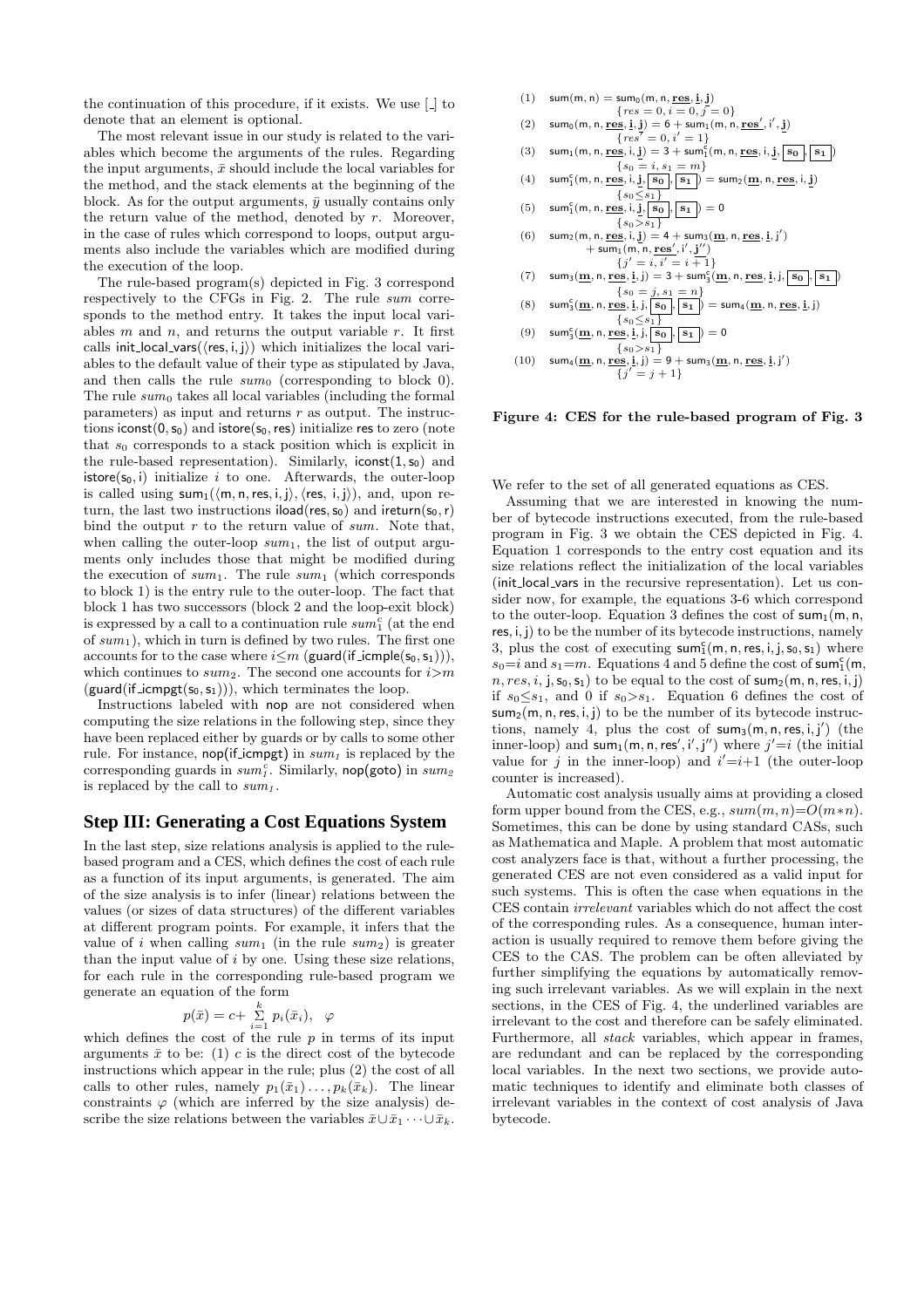### **4. REMOVING REDUNDANT STACK VARIABLES**

Stack variables can often be removed from the rule-base representation of a program by replacing their occurrences with local variables or constants. Our method to remove redundant stack variables is based on transforming the rule to be in static single assignment form and then unifying stack variables to local variables (or constants) in the statements that relate them. This is a simple process that is done locally to the rules. We sketch the three steps which are performed by our system in each corresponding subsection.

### **4.1 Static Single Assignment**

In the first step, we perform a Static Single Assignment (SSA) transformation on the bytecode instructions of the rule-based representation. This is necessary since we want to apply unification to its variables (and they cannot be assigned to more than one value). It should be noted that this step is also needed –regardless whether we perform useless variable elimination– for the size analysis because it infers input-output denotations for each program point. For example, an instruction  $\text{i} \text{add}(s_0, s_1, s_0)$  will be transformed to  $\mathsf{i} \textsf{add}(s_0, s_1, s'_0)$  where  $s'_0$  refers to the value of  $s_0$  after executing the instruction. To implement the SSA transformation, we maintain a mapping  $\rho$ , for each rule, of variable names (as they appear in the rule) to new variable names (constraint variables). Such a mapping is referred to as a renaming. We let  $\rho[x \mapsto y]$  denote the modification of the renaming  $\rho$  such that it maps x to the new variable y. We write  $\rho[\bar{x} \mapsto \bar{y}]$  to denote the mapping of each element in  $\bar{x}$  to a corresponding one in  $\bar{y}$ .

For each rule  $p(\bar{x}, \bar{y}) := b_1, \ldots, b_n$ , the SSA transformation generates a new rule  $p(\bar{x}, \rho_{n+1}(\bar{y})) := b'_1, \ldots, b'_n$  by translating each  $b_i$  to  $b'_i$  as illustrated in the following table for a few bytecode instructions.

| $i-th$ element                      | SS A                                                  | $\rho_{i+1}$                                 |
|-------------------------------------|-------------------------------------------------------|----------------------------------------------|
| $\overline{\textsf{iload}}(v, s_i)$ | $\mathsf{iload}(\rho_i(v), s')$                       | $\rho_i[s_j \mapsto s']$                     |
| $\mathsf{istore}(s_i, v)$           | $\mathsf{istore}(\rho_i(s_i), v')$                    | $\rho_i[v \mapsto v']$                       |
| $\mathsf{iadd}(s_j,s_{j+1},s_j)$    | $\mathsf{i}$ add $(\rho_i(s_j), \rho_i(s_{j+1}), s')$ | $\rho_i s_i \mapsto s' $                     |
| $q(\overline{x}, \overline{y})$     | $q(\rho_i(\overline{x}), \overline{y}')$              | $\rho_i[\overline{y} \mapsto \overline{y}']$ |
| guard $(\phi)$                      | guard $(\rho_i(\phi))$                                | $\rho_i$                                     |

where (1)  $\rho_1$  is the identity renaming; (2)  $\rho_i$  (2≤i≤n + 1) is the mapping available before traversing  $b_i$ ; (3)  $\rho_{i+1}$  is the result of updating  $\rho_i$ ; and (4)  $\overline{y}'$ , s' and v' are fresh variables. As an example, we show in Fig. 5 the SSA transformation for rules  $sum_0$  and  $sum_1$  together with the associated renaming for each bytecode.

### **4.2 Propagating Dependencies by Unification**

After applying the SSA transformation, we can unify the stack elements, local variables and constants that occur as arguments of instructions like iload, iconst, istore and ireturn. These unifications will automatically reduce the number of (distinct) variables which occur in the rule. In addition, the corresponding instruction can be removed from the program as its effect is already accounted for in the unifications. This can be implemented using standard unification as, for instance, done in logic programming [20]. In our example, the rules  $sum_0$  and  $sum_1$  in Fig. 5 allow us to apply respectively the following sets of unifications:

sum<sub>0</sub>: 
$$
\{0=s'_0, s'_0=res', 1=s''_0, s''_0=i, res''=s'''_0, s'''_0=r\}
$$
  
sum<sub>1</sub>:  $\{i=s'_0, ms'_1\}$ 

Removing the corresponding instructions<sup>1</sup> (after applying the unifications) results in the following simplified rule:

$$
\begin{array}{ll} \mathsf{sum}_0(\langle \mathsf{m},\mathsf{n},\mathsf{res},\mathsf{i},\mathsf{j}\rangle,\langle \mathsf{r}\rangle):=\hspace*{1.5cm}\\ \mathsf{sum}_1(\langle \mathsf{m},\mathsf{n},\mathsf{0},\mathsf{1},\mathsf{j}\rangle,\langle \mathsf{r},\mathsf{i}'',\mathsf{j}'\rangle).\\ \mathsf{sum}_1(\langle \mathsf{m},\mathsf{n},\mathsf{res},\mathsf{i},\mathsf{j}\rangle,\langle \mathsf{res}',\mathsf{i}',\mathsf{j}'\rangle):=\hspace*{1.5cm}\\ \mathsf{sum}_1^c(\langle \mathsf{m},\mathsf{n},\mathsf{res},\mathsf{i},\mathsf{j},\mathsf{i},\mathsf{m}\rangle,\langle \mathsf{res}',\mathsf{i}',\mathsf{j}'\rangle).\end{array}
$$

A main advantage of implementing the dependency tracking by relying on unification is that we implicitly have backwards propagation of dependencies.

### **4.3 Argument Filtering**

In addition to removing the bytecode instructions that manipulate stack elements, after unifying stack variables to local variables and constants, we can often filter out some arguments from rules. In our example for the rule  $sum_1$ , after the unification of  $s'_0$  and  $s'_1$  to the local variables, respectively,  $i$  and  $m$  as described in Section 4.2, calls to the rule  $sum_1^c$  become of the form  $\mathsf{sum}_1^c(\langle \mathsf{m},\mathsf{n},\mathsf{res},\mathsf{i},\mathsf{j},\mathsf{i},\mathsf{m}\rangle,\langle \mathsf{res}',\mathsf{i}',\mathsf{j}'\rangle).$ We can observe that the same local variables  $i$  and  $m$  are unnecessarily passed twice in all calls to  $sum_1^c$ . Therefore, in the last step, we remove repeated arguments and constant arguments from rules as long as all calls to such rules are performed with the same repeated variables. Therefore, in our example, without the irrelevant stack variables, the head of the rule becomes  $\textsf{sum}_{i}^{\textsf{c}}(\langle \textsf{m}, \textsf{n}, \textsf{res}, \textsf{i}, \textsf{j}\rangle, \langle \textsf{res}', \textsf{i}', \textsf{j}'\rangle).$ Similarly, we can reason that the head of the rule  $sum_3^c$  can be  $\mathsf{sum}_3^{\mathsf{c}}(\langle \mathsf{m},\mathsf{n},\mathsf{res},\mathsf{i},\mathsf{j}\rangle,\langle \mathsf{res}',\mathsf{j}'\rangle).$ 

It could happen that there exists one (or several) call which does not have the same repeated arguments. In such case, the argument filtering process described above cannot be performed. It would be possible, though, to filter those arguments which are actually repeated in all possible call patterns to the corresponding rule. In practice, by using this simple analysis described in the three phases above, all stack variables can often be eliminated, except some of them that correspond to the return value of methods. Clearly, eliminating the stack variables from the rule-based representation can improve the performance of any analysis of Java bytecode, as the number of total variables is significantly reduced. In addition, it can also be beneficial for obtaining a clearer source code in decompilation of bytecode.

## **5. ELIMINATING COST-IRRELEVANT PROGRAM VARIABLES**

This section describes a technique, based on program slicing and dependence calculus, whose purpose is to remove information which is not needed by cost analysis. Program slicing [29, 27] has been usually applied to source code, since its main interest is to help humans in debugging, maintaining and understanding software. This is also the case of Java [8, 28], where little or no attention has been paid to slicing bytecode presumably for this reason. In this sense, our slicing algorithm is the first one developed at the level of bytecode. However, our approach does not properly belong to standard slicing, since the focus is on removing variables instead of statements. Also, the executability of the slice is not an issue here.

The process of eliminating variables which are irrelevant for computing the cost is based on the basic observation that the cost is affected by (1) variables appearing in guards, since

 ${}^{1}$ Even if these instructions have no effect in size analysis, depending on the cost model they have to be taken into account to generate the cost equation system.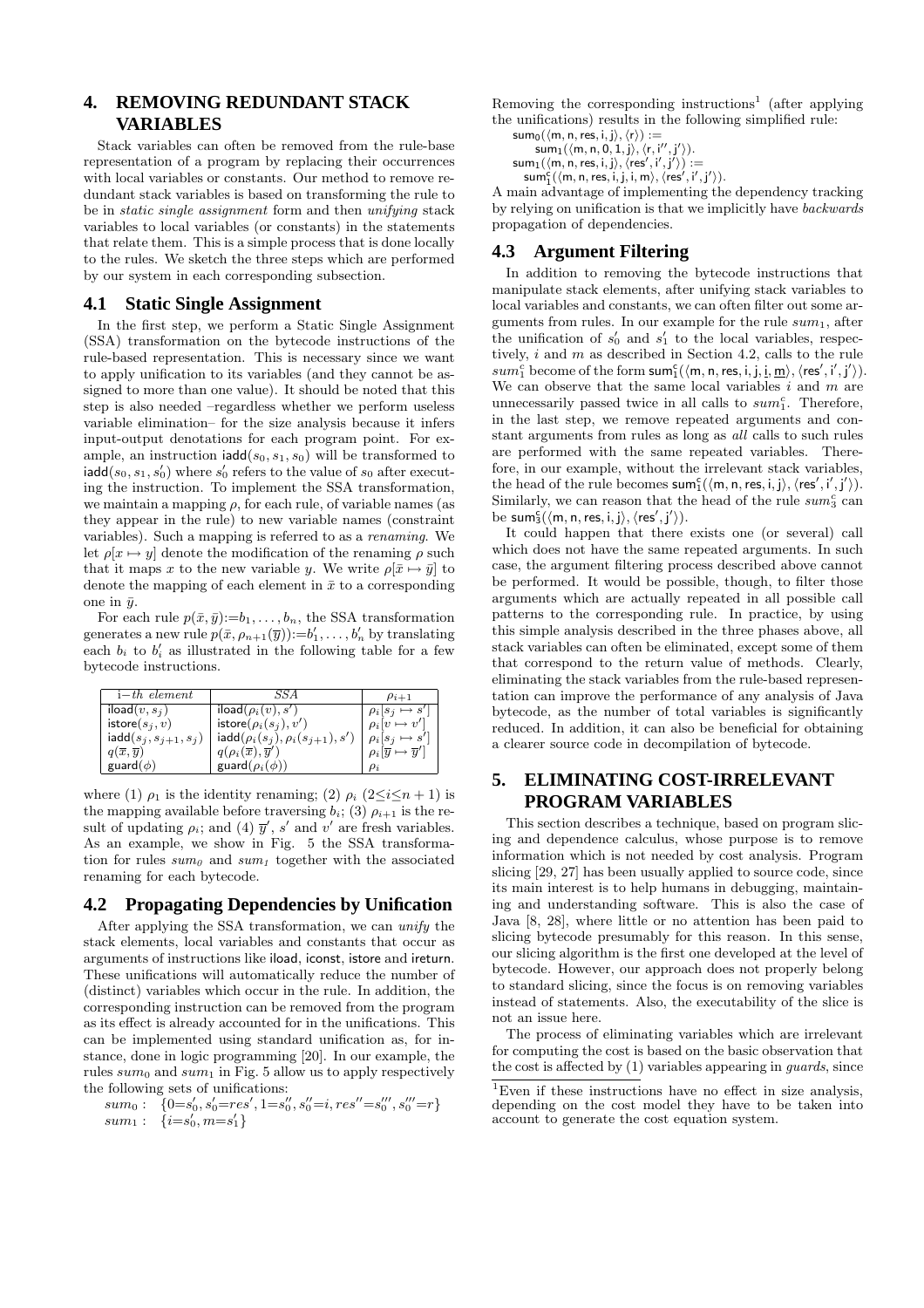| $sum_0(\langle m, n, res, i, j \rangle, \langle r \rangle) :=$ |                                                                                                                                                                        | $sum_1(\langle m, n, res, i, j \rangle, \langle res', i', j' \rangle) :=$                                                              |                                             |
|----------------------------------------------------------------|------------------------------------------------------------------------------------------------------------------------------------------------------------------------|----------------------------------------------------------------------------------------------------------------------------------------|---------------------------------------------|
| iconst $(0, s'_0)$ ,                                           | $\% \rho_2 = \rho_1 [s_0 \rightarrow s'_0]$                                                                                                                            | $i$ load $(i, s'_0)$ ,                                                                                                                 | $\% \rho_2 = \rho_1 [s_0 \rightarrow s'_0]$ |
| $istore(s'_0, res'),$                                          | $\% \rho_3 = \rho_2 [res \rightarrow res']$                                                                                                                            | $iload(m, s'_1),$                                                                                                                      | $\% \rho_3 = \rho_2[s_1 \rightarrow s'_1]$  |
| iconst $(1, s_n'')$ ,                                          | $\%$ $\rho_4 = \rho_3[s_0 \rightarrow s_0'']$                                                                                                                          | $nop(if\_imppt(s'_{0}, s'_{1})),$                                                                                                      | $\%$ $\rho_4 = \rho_3$                      |
| $istore(s''_0, i'),$                                           | $\%$ $\rho_5 = \rho_4[i \rightarrow i']$                                                                                                                               | $sum_1^c (\langle m, n, res, i, j, s'_0, s'_1 \rangle, \langle res', i', j' \rangle).$ % $\rho_5 = \rho_4 [\langle res, i, j \rangle]$ |                                             |
|                                                                | $sum_1(\langle m, n, res', i', j \rangle, \langle res'', i'', j' \rangle), \ \% \rho_6 = \rho_5[\langle res, i, j \rangle \rightarrow \langle res'', i'', j' \rangle]$ |                                                                                                                                        | $\mapsto$ (res', i', j')]                   |
| iload(res'', $s_0'''$ ),                                       | $\%$ <i>p</i> <sub>7</sub> = $\rho_6[s_0 \rightarrow s_0'']$                                                                                                           |                                                                                                                                        |                                             |
| ireturn $(s''_0, r)$ .                                         | $\% \rho_8 = \rho_7$                                                                                                                                                   |                                                                                                                                        |                                             |

Figure 5: The SSA transformations for some rules in Fig. 3

those are the variables corresponding to loop conditions, recursion base-case conditions, etc.; and (2) arguments of bytecode instructions which are required by the cost model in order to compute its corresponding cost, e.g., when creating an array the size of the array is important if we count memory consumption. Therefore, variables which are guaranteed not to affect, directly or indirectly, any variable of the above two categories can be safely removed from the analysis. This can be done by computing a superset (i.e., a safe approximation) of the set of the variables which might affect variables of the above two categories. Thus, the problem can be formalized as a (static) backward slicing problem, where the slicing criterion is all variables of the above two categories. Due to this choice of criterion, the slicing algorithm does not need to track implicit dependencies (e.g., an assignment in the branches of a conditional, where an implicit dependence exists between the guard variables and the modified variables), since all variables in guards will be included in the relevant set of variables. Standard backward slicing algorithms [27] can be adapted and applied directly to the rule-based representation. Algorithm 1 is a slicing algorithm that computes a set of relevant input variables for each rule p. The algorithm returns for each rule p a set  $\text{slice}(p)$  of relevant input arguments. It has a fixpoint nature with an abstract interpretation flavor [11], where at each iteration the set  $\textsf{slice}(p)$  is refined to include more variables. As we discuss below, our algorithm assumes information flow [15] and sharing information [26] is precomputed and available at slicing time. The procedure slicing is the fixpoint driver, and the procedure slice procedure is the one applied iteratively by the driver until a fixpoint is reached. We start by explaining slice procedure.

Assume, for a given rule  $p(\bar{x}, \bar{y}) := G, b_1, \ldots, b_n$ , that we already know that a subset of the output variables  $\mathcal{V} \subseteq \bar{y}$ is required for the cost of some other rules, for example, it can be because these output variables affect guards of other rules. The aim is to compute a subset of the input variables  $\bar{x}$  that might affect (1) the given subset of output variables  $V$ ; (2) the guard of p; (3) variables that are relevant to the cost of other rules that are called from  $p$ ; and  $(4)$  arguments of bytecodes that are required by the cost model. We do this by going backwards from  $b_n$  to  $b_1$  (lines 11-24) such that at each step the set  $V$  is refined by using some dependency information that we obtain from the corresponding  $b_i$ . We distinguish two cases depending on whether  $b_i$  is a bytecode or a call to another rule:

• If  $b_i = q(\bar{x}_i, \bar{y}_i)$  (line 12) then we first compute a set of variables  $\mathcal{V}' \subseteq \bar{x}_i$  (line 13) that might affect the value of any variable in  $V \cap \bar{y}_i$  (we assume this information is available using information flow analysis [15]). Then

Algorithm 1 A naïve algorithm for backward slicing of the rule-based representation 1: procedure slicing

| ı.  | procedure silcing                                                                                                             |
|-----|-------------------------------------------------------------------------------------------------------------------------------|
| 2:  | for all procedure $p$ defined in <i>Program</i> do                                                                            |
| 3:  | $slice(p) = \emptyset$<br>$//$ initialization                                                                                 |
| 4:  | last_invoke $(p)=\emptyset$                                                                                                   |
| 5:  | add_to_queue $(\langle p, \emptyset \rangle, \mathcal{Q})$ // initial calls                                                   |
| 6:  | while $\langle p, \mathcal{P} \rangle =$ get_from_queue( $\mathcal{Q}$ ) do // non-empty queue                                |
| 7:  | slice_procedure $(p, P)$                                                                                                      |
| 8:  | procedure slice_procedure( $p,\mathcal{P}$ )                                                                                  |
| 9:  | for all $p(\bar{x}, \bar{y}) := G, b_1, \ldots, b_n \in Program$ do                                                           |
| 10: | $\mathcal{V} =_{sh}$ pos_to_vars $(\mathcal{P}, \bar{y})$ // converting from positions                                        |
| 11: | for $i=n$ to 1 do                                                                                                             |
| 12: | <b>if</b> $b_i$ takes the form $q(\bar{x}_i, \bar{y}_i)$ then // proc. call                                                   |
| 13: | $\mathcal{V}' = \{w \mid w \in \bar{x}_i, z \in \mathcal{V} \cap \bar{y}_i,$                                                  |
|     | w might affect $z$                                                                                                            |
| 14: | $\mathcal{V} =_{sh} (\mathcal{V} \backslash \bar{y}_i) \cup \text{pos_to_vars}(\text{slice}(q), \bar{x}_i) \cup \mathcal{V}'$ |
| 15: | $\mathcal{P}_0 =$ vars_to_pos $(\mathcal{V} \cap \bar{y}_i, \bar{y}_i)$                                                       |
| 16: | if $\mathcal{P}_0 \not\subseteq$ last_invoke(q) then // re-analyze q                                                          |
| 17: | $last\_invoke(q) = last\_invoke(q) \cup P_0$                                                                                  |
| 18: | add_to_queue( $\langle q$ , last_invoke $(q)$ ), $\mathcal{Q}$ )                                                              |
| 19: | $else$ //b <sub>i</sub> is a bytecode                                                                                         |
| 20: | if $\mathcal{V}\cap$ output_vars $(b_i)\neq\emptyset$ then                                                                    |
| 21: | $\mathcal{V}' = \text{input\_vars}(b_i)$                                                                                      |
| 22: | else                                                                                                                          |
| 23: | $\mathcal{V}'=\emptyset$                                                                                                      |
| 24: | $\mathcal{V} =_{sh} (\mathcal{V} \text{output\_vars}(b_i)) \cup \mathcal{V}' \cup \text{cm\_vars}(b_i)$                       |
| 25: | $\mathcal{V} =_{sh} \mathcal{V} \cup vars(G)$                                                                                 |
| 26: | $\mathcal{P} = \text{vars\_to\_pos}(\mathcal{V} \cap \bar{x}, \bar{x})$                                                       |
| 27: | if $P \nsubseteq$ slice(p) then                                                                                               |
| 28: | slice(p) = slice(p) $\cup \mathcal{P}$                                                                                        |
| 29: | for all q which call $p$ do                                                                                                   |
| 30: | add_to_queue $(\langle q, \textsf{last\_invoke}(q) \rangle, \mathcal{Q})$                                                     |

(line 14) we refine  $V$  by removing all variables that are in  $V \cap \bar{y}_i$  and adding the relevant variables for q (namely slice(q)) and  $V'$ . Afterwards (lines 15-18),  $\overline{q}$ is scheduled for re-analyses if the set of output variables of interest  $\mathcal{V} \cap \bar{y}_i$  is not included in the one with respect to which it was analyzed the last time. Note that the role of pos\_to\_vars and vars\_to\_pos is to convert from variable positions to their names and vice versa since it is sometimes convenient to use the names and sometimes the positions.

• If  $b_i$  is a bytecode (line 19) then if any of the output variables of  $b_i$  is included in  $V$  we will include its set of input variables in  $V$ , this is reflected by computing  $V'$  in lines 20-23. Then V is refined (line 24) by removing the output variables of  $b_i$  and adding  $\mathcal{V}'$  and those which are required by the cost model, namely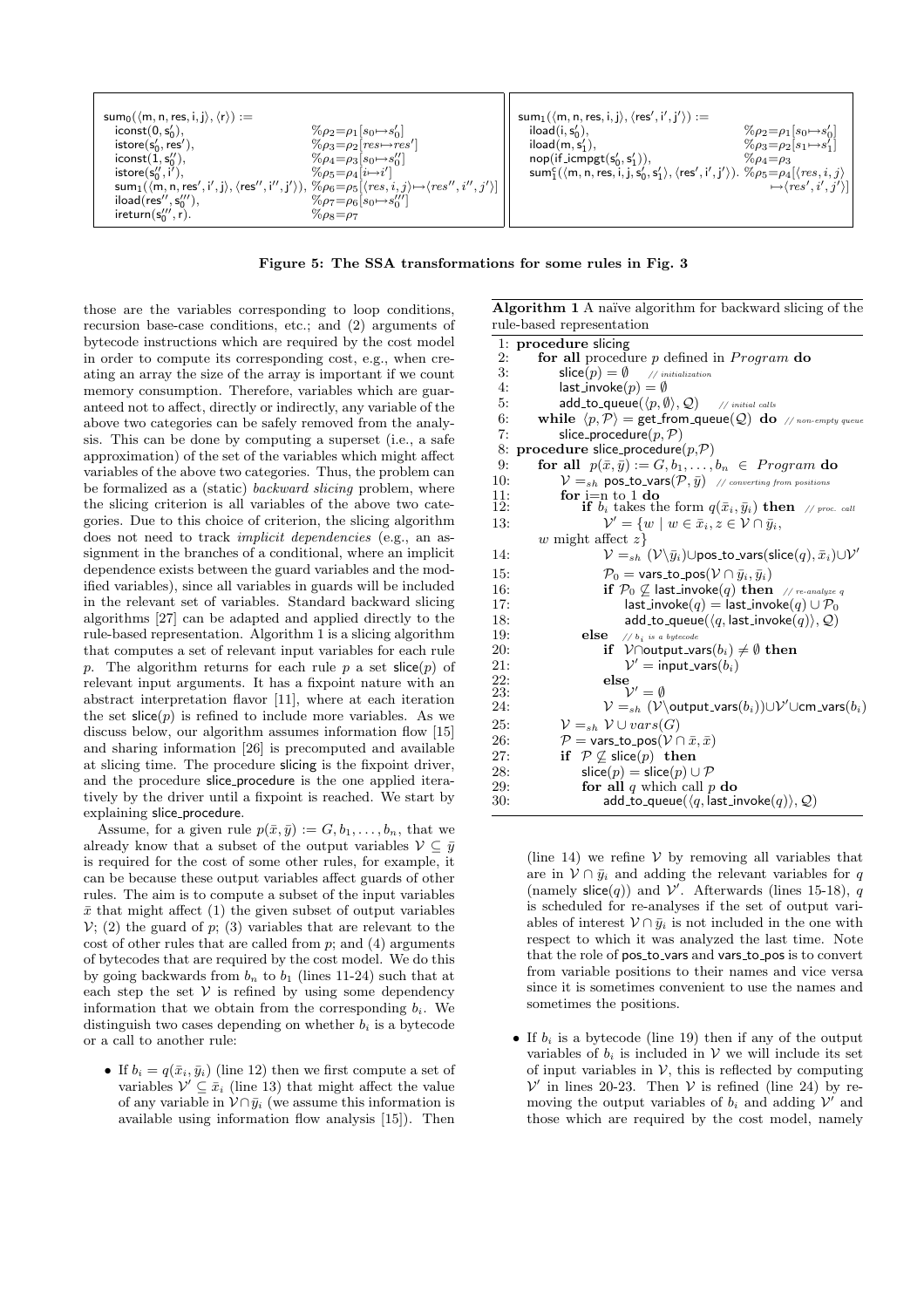| (1)  | sum(m, n)          | $=$ | $sum_0(m, n)$                                      |                  |
|------|--------------------|-----|----------------------------------------------------|------------------|
| (2)  | $sum_0(m, n)$      |     | $= 6 + \text{sum}_1(m, n, i')$                     | $\{i' = 1\}$     |
| (3)  | $sum_1(m, n, i)$   |     | $= 3 + \text{sum}_{1}^{c} (m, n, i)$               |                  |
| (4)  | $sum_1^c(m, n, i)$ | $=$ | $sum_2(m, n, i)$                                   | $\{i \leq m\}$   |
| (5)  | $sum_1^c(m, n, i)$ | $=$ |                                                    | $\{i\geq m\}$    |
| (6)  | $sum_2(m, n, i)$   | $=$ | $4 + \text{sum}_3(n, j') + \text{sum}_1(m, n, i')$ |                  |
|      |                    |     | $\{j' = i, i' = i + 1\}$                           |                  |
| (7)  | $sum_3(n, i)$      |     | $= 3 + \text{sum}_{3}^{c}(n, j)$                   |                  |
| (8)  | $sum_3^c(n, j)$    | $=$ | $sum_4(n, i)$                                      | $\{j\leq n\}$    |
| (9)  | $sum_3^c(n, j)$    | $=$ | O                                                  | $\{j>n\}$        |
| (10) | $sum_4(n, j)$      |     | $= 9 + \text{sum}_3(n, j')$                        | $\{j' = j + 1\}$ |
|      |                    |     |                                                    |                  |

#### Figure 6: A Simplified version of the CES of Fig. 4

#### cm\_vars $(b_i)$ .

Once the backwards propagation is done, we add the guard variables to  $V$  (line 25) and project  $V$  on the head variables (line 26). At the end, if the computed set of relevant arguments is not included in the previous one (line 27), then the new set is stored (line 28), and each rule  $q$  that calls  $p$ is scheduled for re-analyses (lines 29-30). Note in particular the use of  $=$ <sub>sh</sub> which means that the computed set is closed under sharing information, i.e., if a variable  $v$  is in the set, then all variables that might share with  $v$  a data structure on the heap are also included in the set. This information can be computed using sharing analysis [26]. The main procedure slicing performs the fixpoint by means of a queue  $Q$ . It initializes the values of each slice(p) to empty set, and schedules each  $p$  to be analyzed with respect to an empty set of output variables.

As an example, applying backward slicing on the rulebased program of Fig.3 (after eliminating the stack variables) results in the following set of relevant variables for the different rules:

| sum ={ $m, n$ }   sum <sub>1</sub> ={ $m, n, i$ }   sum <sub>3</sub> ={ $n, j$ }       |  |
|----------------------------------------------------------------------------------------|--|
| $sum_{0}$ ={ $m, n$ }   sum <sup>c</sup> ={ $m, n, i$ }   sum <sup>c</sup> ={ $n, j$ } |  |
| sum <sub>2</sub> ={ $m, n, i$ }   sum <sub>4</sub> ={ $n, j$ }                         |  |

which can be used to simplify the CES in Fig. 4 to the one in Fig. 6.

Note that an interesting feature of our slicing problem, is that any set of relevant variables can be safely used to refine the CES, even if it is not a superset (i.e., safe approximation) of the actual relevant variables. This is due to the fact that removing arguments from the CES can only increase the cost, and therefore we are approximating the CES in the safe direction since we are interested in computing upper bounds. Indeed, in our current implementation we ignore the information flow (line 13) and the sharing information in  $=$ <sub>sh</sub> which in turn might result in unsafe approximation of the relevant variables, but in practice we still get very useful sets of relevant variables.

#### **6. EXPERIMENTS AND DISCUSSION**

We have incorporated the analysis techniques for the elimination of useless stack and program variables as described in the paper in a cost analyzer for JBC programs.

Table 1 shows the effect of eliminating redundant stack and irrelevant local variables on a series of benchmarks for which our system can infer automatically CESs. We include classical recursive programs such as Factorial, Hanoi, Fibonacci, MergeSort or QuickSort. Iterative programs Di $vByTwo$  and *Concat* contain a single loop, while Sum, Mat-Mult and BubbleSort are implemented with nested loops.

| Benchmark                 | $\#\mathbf{R}$  | $\#\mathbf{V}$   | ${\bf SVE}$      | $\operatorname{Slice}$ | $_{\rm Bth}$     | $_{\rm Rt}$ |
|---------------------------|-----------------|------------------|------------------|------------------------|------------------|-------------|
| Polynomial                | 19              | 89               | 61               | 64                     | 41               | 2.17        |
| BinarySearch              | 15              | 115              | 78               | 83                     | 52               | 2.21        |
| DivByTwo                  | 12              | 43               | 31               | 22                     | 15               | 2.87        |
| $_{\rm Indexes}$          | 29              | 232              | 169              | 155                    | 105              | 2.21        |
| EvenDigits                | 19              | 93               | 65               | 52                     | 34               | 2.74        |
| $\rm Factorial$           | 11              | 31               | 21               | 20                     | 13               | 2.38        |
| ArrayReverse              | 12              | 65               | 46               | 31                     | 17               | 3.82        |
| $_{\rm Concat}$           | 15              | 108              | 71               | 64                     | 34               | 3.18        |
| $_{\rm Incr}$             | 40              | 177              | 136              | 104                    | 75               | 2.36        |
| ListReverse               | $\overline{12}$ | 63               | 46               | $\overline{32}$        | 20               | 3.15        |
| Power                     | T1              | $\overline{38}$  | $\overline{27}$  | $\overline{20}$        | $\overline{13}$  | 2.92        |
| Search                    | $\overline{26}$ | $\overline{137}$ | $\overline{105}$ | 73                     | $\overline{52}$  | 2.63        |
| MergeSort                 | $\overline{26}$ | 212              | 156              | 134                    | 87               | 2.44        |
| QuickSort                 | 26              | 226              | 166              | 159                    | 106              | 2.13        |
| $\overline{\mathrm{Sum}}$ | 15              | 101              | $\overline{75}$  | $\overline{55}$        | 37               | 2.73        |
| ListInter                 | $\overline{38}$ | 247              | 182              | 164                    | $\overline{113}$ | 2.19        |
| $\text{SelectSort}$       | 18              | 135              | 101              | 90                     | 60               | $2.25\,$    |
| OrdSort                   | 18              | 109              | 79               | 69                     | 46               | $2.37\,$    |
| $\operatorname{DoSum}$    | 29              | 155              | T1 1             | 87                     | 57               | 2.72        |
| <b>BubbleSort</b>         | 18              | 143              | 108              | 95                     | 64               | $2.23\,$    |
| $\text{MatMult}$          | 18              | 191              | 144              | 94                     | 56               | 3.41        |
| Hanoi                     | 12              | 49               | 35               | 13                     | 7                | 7.00        |
| Fibonacci                 | 11              | 37               | $\overline{23}$  | $\overline{26}$        | 15               | 2.47        |

Table 1: Effect of removing useless variables

We also include programs written in object-oriented style, like Polynomial or Incr, which contain object creation, virtual invocation, etc. The remaining benchmarks are implemented using data structures: ArrayReverse, MatMultVector, Search use arrays and BubbleSort and DoSum traverse linked lists.

Column  $\#\mathbf{R}$  shows the number of rules in the rule-based representation of each program. Note that, for the case of our running example  $Sum$ , column  $\#\mathbf{V}$  contains 15 instead of 10, as shown in Fig. 3. This is because in Fig. 3 we have omitted some calls to continuations in order to simplify the presentation. Column  $\#\mathbf{V}$  shows the total number of different variables (including both stack and local variables) in the rule-based representation after applying SSA. We show this figure because, for efficiency, our prototype always generates the rule-based representation with SSA, since SSA is required in order to perform size analysis. The next three columns, namely SVE, Slic, Bth, show the number of remaining variables after performing different removal techniques. More precisely, in column SVE, we have performed stack variable elimination but not removal of cost-irrelevant variables (slicing). In the column Slic, slicing is done but not stack variable elimination. It should be noted that slicing can sometimes remove redundant stack variables, which explains the significantly high variable removal in this case as well. Finally, Bth combines the result of applying simultaneously both techniques. Clearly, the effect of applying both techniques is not, in terms of the number of removed variables, the sum of the two analyses, since some variables can be removed by both SVE and Slic. The last column **Rt** shows  $\#V$  / **Bth**. It can be observed that the number of variables is importantly reduced. The overall reduction ranges from 2.13 in the case of Quicksort, to 7 in the case of Hanoi. This is explained in part by the fact that local variables are always pushed on the stack by means of a load instruction such that the corresponding stack variable can be removed by unifying it with the local variable, as